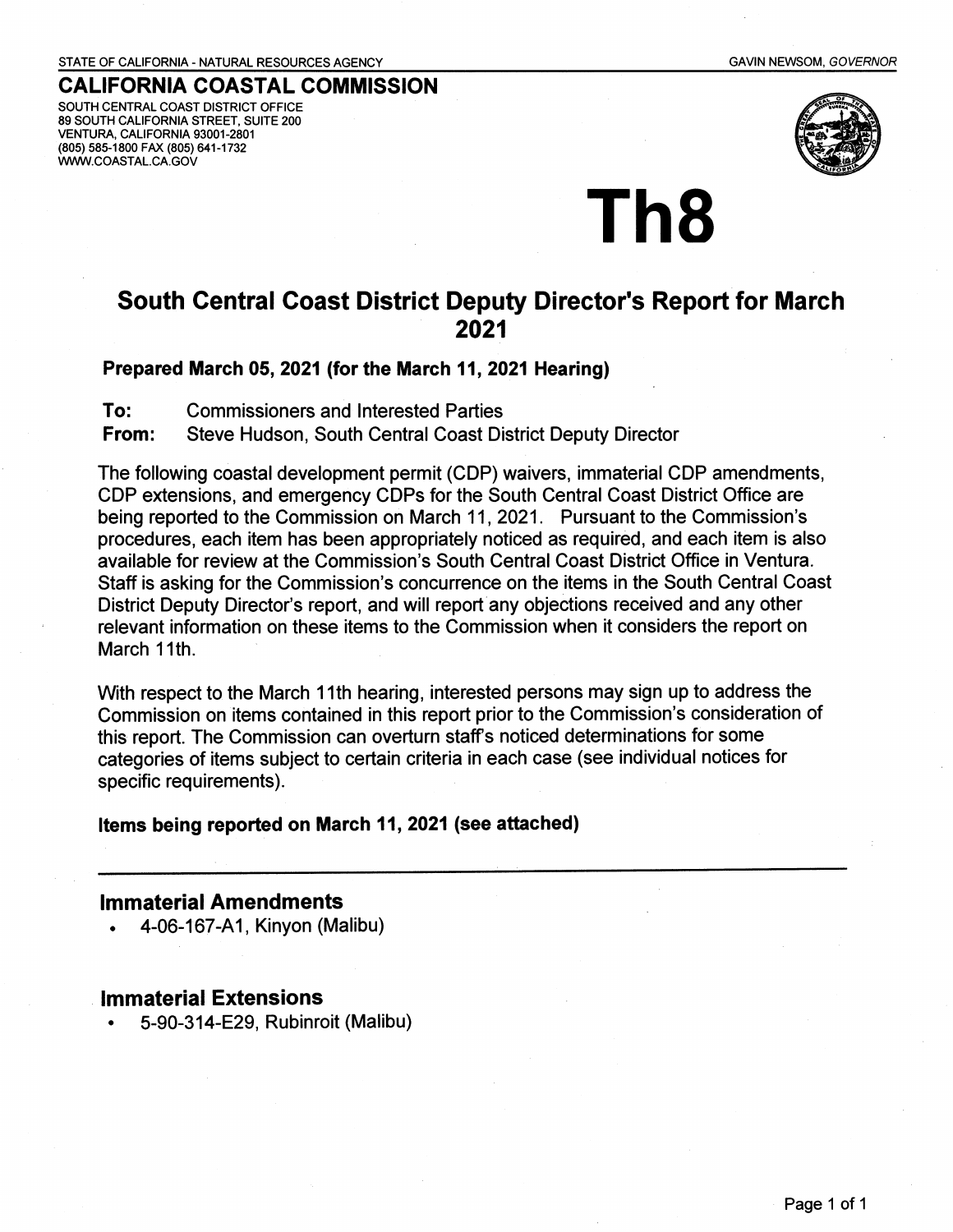STATE OF CALIFORNIA -- NATURAL RESOURCES AGENCY **GAVIN NEWSOM, Governor** GAVIN NEWSOM, Governor

**.CALIFORNIA COASTAL COMMISSION**  SOUTH CENTRAL COAST DISTRICT OFFICE 89 SOUTH CALIFORNIA ST., SUITE 200 VENTURA, CA 93001 (805) 585 - 1800



#### **NOTICE OF PROPOSED PERMIT AMENDMENT**

**TO:** All Interested Parties

**FROM:**  John Ainsworth, Executive Director

**DATE:**  February 26, 2021

**SUBJECT:** Coastal Development Permit No. 4-06-167 granted to Barry Kinyon for the development described below at 24775 Saddle Peak Road, Santa Monica Mountains, Los Angeles County (APN: 4453-025-028) consisting of:

Construction of a two story, 35 ft. high, 4,832 sq. ft. single family residence with attached two car garage, driveway, septic system, pool and spa, retaining walls, and 1,891 cu. yds. grading (946 cu. yds. cut and 463 cu. yds. fill, and 482 cu. yds. export).

The Executive Director of the California Coastal Commission has reviewed a proposed amendment **(4-06-167-A1)** to the above referenced permit, which would result in the following change(s):

**Revisions to the design and layout of the approved single family residence, which includes reducing the overall development footprint of the residential building site area from 8,280 sq. ft. to 5,872 sq. ft; reducing the height from 35 feet to 33 feet; decreasing the square footage of the residence from 4,832 sq. ft. to 2,359 sq. ft.; reducing the size of the swimming pool from 754 sq. ft. to 460 sq. ft.; and increasing grading for the residence and driveway by 93 cu. yds., from 1,891 cu. yds. (946 cu. yds. cut and 463 cu. yds. fill) to 1,984** cu. **yds. (992 cu. yds. cut and 492 cu. yds. fill).** 

#### **FINDINGS**

Pursuant to 14 Cal. Admin. Code Section 13166(b) this amendment is considered to be **IMMATERIAL** and the permit will be modified accordingly if no written objections are received within ten working days of the date of this notice. This amendment has been considered "immaterial" for the following reason(s):

The proposed amendment consists of a re-design of the approved single family residence. Although the proposed amendment would result in a minor increase in the amount of grading, the overall size, height, and development footprint would be reduced within the approved development area. In addition, the footprint of required fuel modification for the residence would slightly decrease with the proposed project changes. The proposed amendment would not result in any different or additional adverse impacts to coastal resources including scenic resources, geology and hazards, and sensitive habitat resources that were not considered, minimized, and mitigated in the original conditional approval of the project. As such, the proposed amendment is consistent with all applicable policies of the County of Los Angeles - Santa Monica Mountains Local Coastal Program.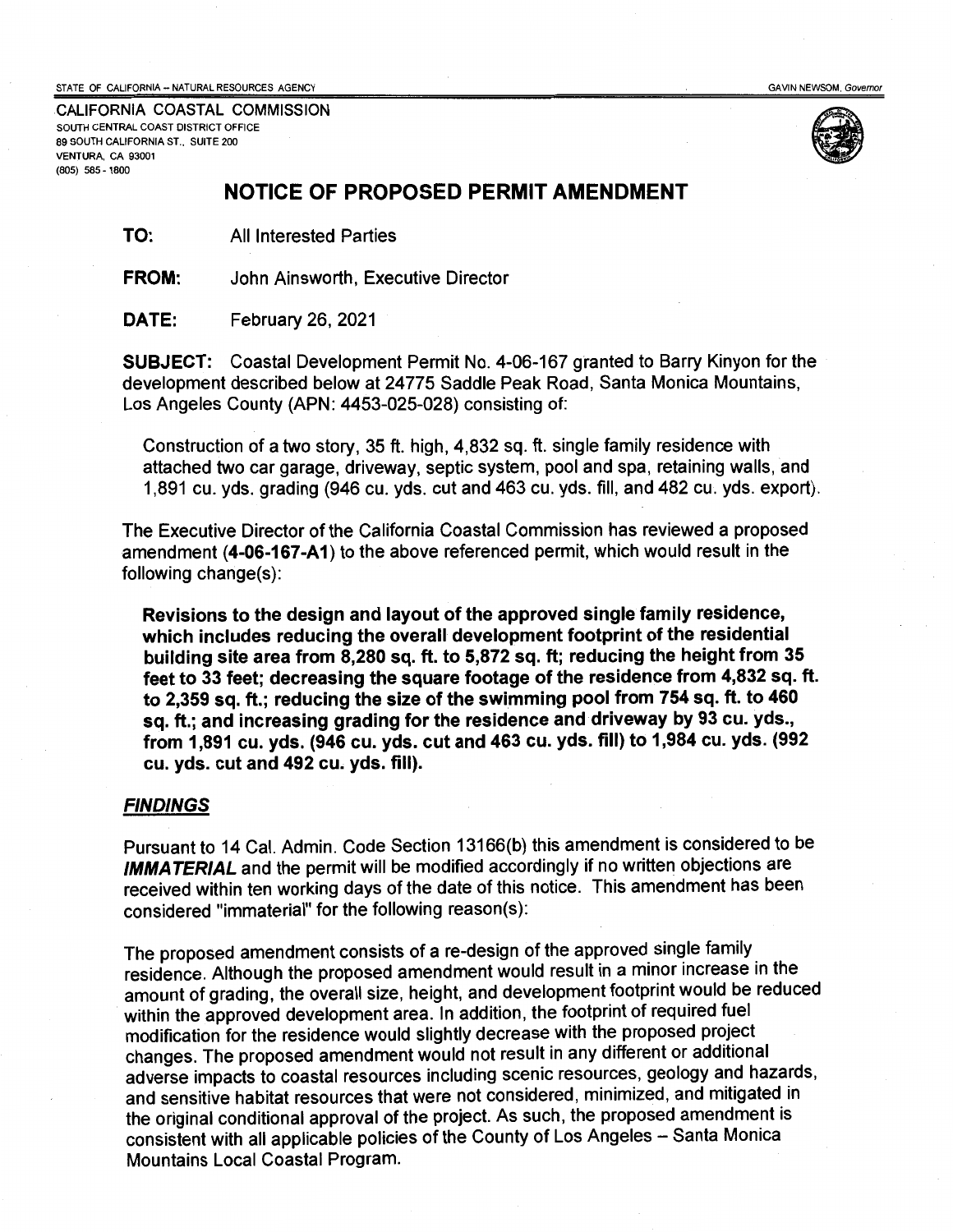If you have any questions about the proposal or wish to register an objection, please contact Wesley Horn at the Commission's Ventura office at Wesley.Horn@coastal.ca.gov or (805) 585-1800.